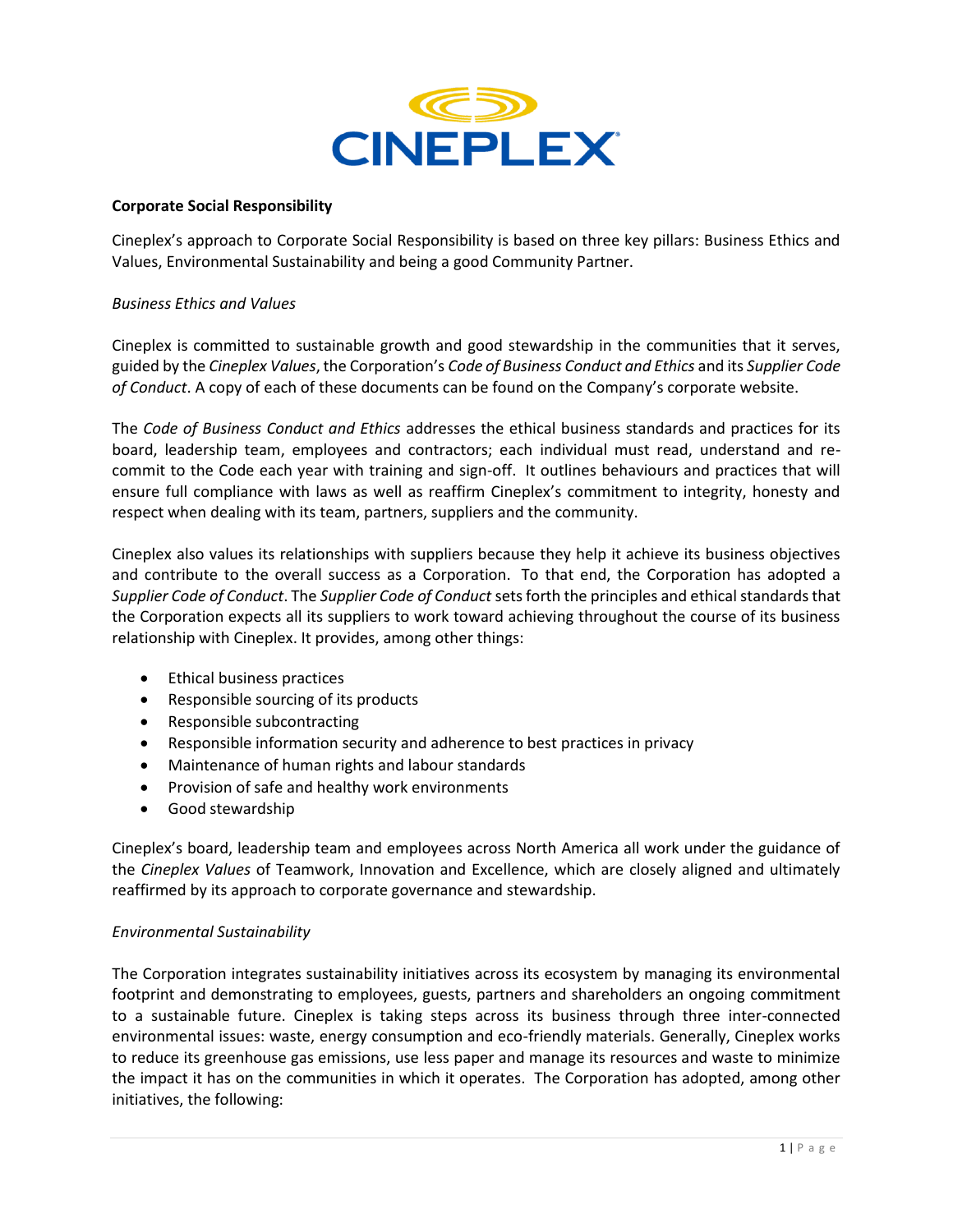- **Waste**: Cineplex takes steps to reduce the amount of waste generated at its theatres, locationbased entertainment venues and corporate offices by increasing its landfill diversion rate and taking steps to operate more efficiently. The Corporation proudly recycles paper and plastic, participating in the GEEP E-Waste recycling national program. The Corporation also re-uses 3D glasses and ensures the safe disposal of electronic waste. Where supported by municipal waste facilities, the Corporation uses compostable packaging and separates organic waste. The end of 2020 saw the final issue of Cineplex Magazine, which we released in December. By moving away from the printed magazine, the Company, and Cineplex Media in particular, can focus on digital, scalable advertising solutions to reach their customers. By using less paper, the organization is reducing its impact on forests, all the while removing paper waste from its lifecycle.
- **Energy Efficiency**: To meet global warming targets, Canada has committed to reducing its greenhouse gas emissions and Cineplex is committed to doing its part in seeing those targets met. The Corporation has multiple programs in place, including LED lighting retrofits and building automation systems, that seek to improve the energy efficiency at all of its venues. Through efforts like maximizing its use of Forest Stewardship Council (FSC) certified paper in its popcorn bags and drink cups, Cineplex take steps to reduce the amount of greenhouse gases emitted in its operations.
- **Eco-Friendly Materials**: Cineplex prioritizes the purchasing of eco-friendly goods and services and regularly reviews the materials it uses throughout its buildings. Through efforts like ensuring the drinking straws are either paper or fully biodegradable, Cineplex strives to limit harmful chemicals in the products it uses and offers, whether it be packaging, receipts or cleaning supplies.

## *Community Partner*

Cineplex's dedication to being a good corporate citizen and partner in the communities which it operates was made all the more evident this year, through its ongoing support of local communities across the country during the COVID-19. Even with it's network of theatres and entertainment venues closed for the majority of the year, contributions were made from across the Cineplex ecosystem, including support for local initiatives, regional activations that assist communities in times of need, and support for the Canadian entertainment and media industries.

- **Charitable Activities**: Cineplex, its employees and partners have helped contribute tens of millions of dollars through a variety of partnerships with non-profit charity organizations across Canada, including worthy organizations like the Boys and Girls Clubs of Canada. In 2020, in lieu of hosting its annual Community Day fundraiser – which traditionally welcomes guests across Canada into its theatres for a morning of free movies – Cineplex took a different approach to give back. The Company, and its employees, raised money for Food Banks Canada by donating \$1 from every transaction on Cineplex Store, as well as food delivery through SkipTheDishes and UberEats in December.
- **Local Community Support**: Cineplex employees across the country have their finger on the pulse on their communities and regularly support local events to benefit the neighbourhoods in which it operates. When disaster strikes, Cineplex has a long history of helping Canadian communities when they need it most. In addition to using corporate resources for communities in need, the Corporation has also leveraged its network of theatres and offices to help fundraise for Canadian Red Cross.
- **Industry Support:** Cineplex has a long history of supporting the Canadian entertainment and media industries. While many of the country's film festivals were postponed in 2020 because of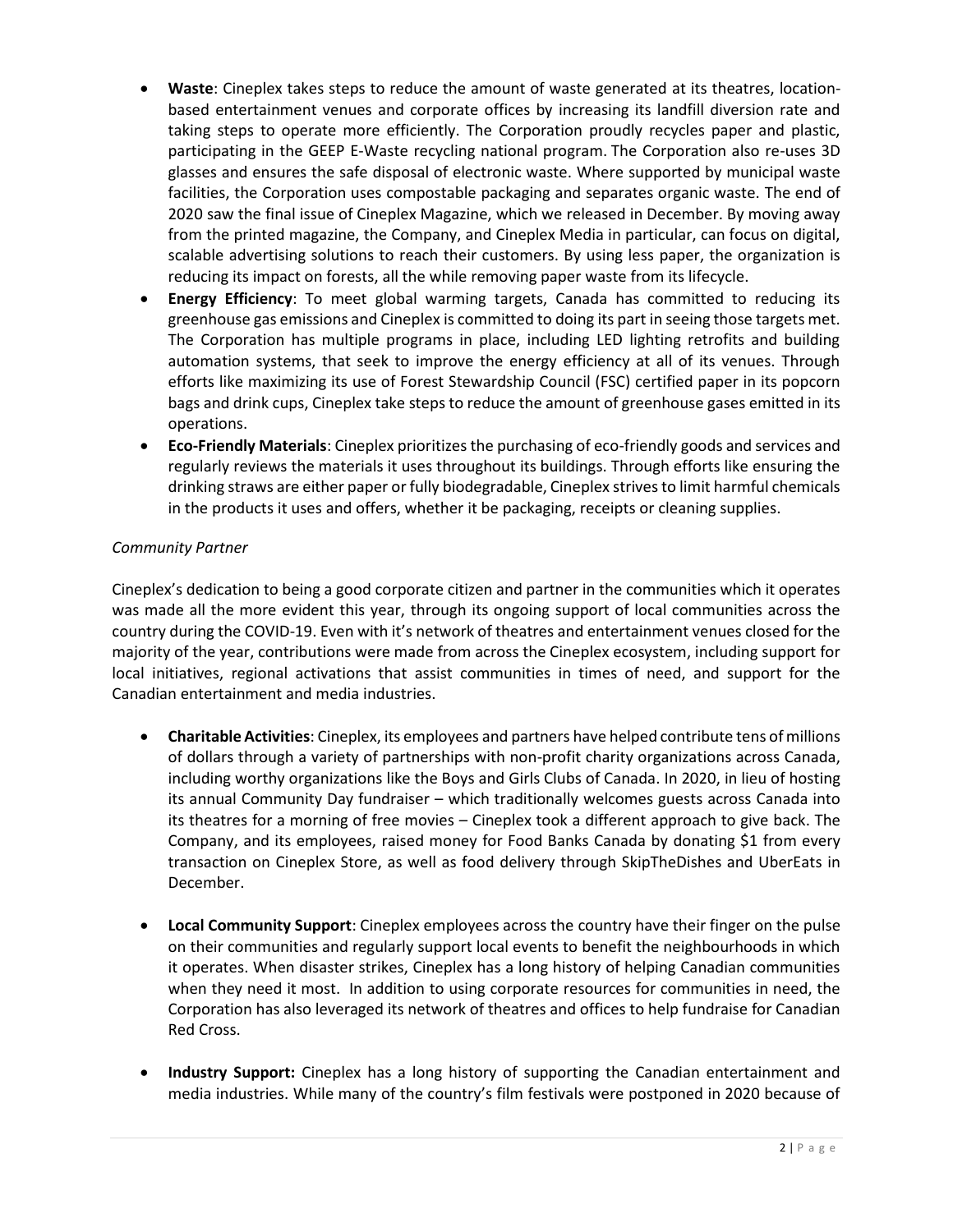COVID-19 pandemic, the Corporation traditionally supports upwards of 35 film festivals every year from Newfoundland to British Columbia. These festivals range in size from local community events like the *Whistler Film Festival* or *Cinefest Sudbury*, to week-long celebrations of film like the worldclass *Toronto International Film Festival*. Cineplex also proudly supports the Canadian Film Centre, Academy of Canadian Cinema and Television, Hot Docs, Reel Canada, Canada's Walk of Fame, First Weekend Club, Canadian Picture Pioneers and the Scotiabank Giller Prize.

• **Inclusivity and Diversity:** In addition to inclusive hiring practices across the Cineplex ecosystem and being a leader in spearheading employment opportunities for individuals with special needs, the Cineplex leadership team participates in comprehensive inclusivity and diversity training and makes regular training courses available to employees interested in learning. Under the guidance of Cineplex's cross-functional Inclusivity Committee, the Corporation has been recognized for its initiatives in diversity and inclusion both with its employee contingent as well as with its guests.

Cineplex has a history of supporting Canada's Black storytellers through initiatives like the Reelworld Film Festival and in 2020, it reaffirmed that commitment through being one of the first companies to sign the Black North Pledge. In response to the social justice movement in North America, the Company also launched its 'Understanding Black Stories' collection on the Cineplex Store in June. Launched to inform and empower Canadians through film, the collection of 45 titles was specially curated to elevate Black filmmakers and artists and were made available for the first month to stream on the Cineplex Store for free. In 30 days, the 'Understanding Black Stories' collection attracted nearly 44,000 unique customers.

The Corporation was an early adopter to sign the Catalyst Accord and is a proud member of the international Catalyst-affiliated "30% Club." The Corporation has a *Board Diversity Policy* as well as an overall corporate *Diversity Policy* for employment across its businesses, both of which are available on the corporate website. While the diversity policies do not have any set targets regarding the representation of women or other minorities in management appointments, Cineplex, the Board and the Compensation, Nominating and Corporate Governance Committee consider the level of representation of women and diversity of the Board and in management when making those appointments. At present, 30% of the Corporation's Board of Directors identify as women and 40% identify as ethnic minorities, including the Corporation's Chief Executive Officer. Of the 54 members of senior management (Vice-Presidents and above), 11 (or 28%) of those identify as women and six identify as visible minorities.

• **Accessibility**: The Corporation strives to make its offices, theatres and location-based entertainment venues accessible to everyone, whether it be a guest, employee or partner. This commitment is, first and foremost, about doing the right thing – and Cineplex is proud of its position as a Canadian retail leader in accessibility. The Corporation offers programs that accommodate guests who are deaf, deafened, hard of hearing, visually impaired or live with physical or mobility challenges. Cineplex is a founding partner of and proud participant in the 'Access 2' program, administered by Easter Seals Canada, providing free or significantly reduced admission to support persons accompanying a person with a disability. The Corporation is proud to have been recognized by the Canadian Foundation for Physically Disabled Persons for its work in supporting Canadians with disabilities. In partnership with Autism Speaks Canada, Cineplex presents Sensory Friendly Screenings, providing a sensory-friendly environment for individuals with autism spectrum disorder or sensory-sensitivities and their families to view new release films in theatres across the country.